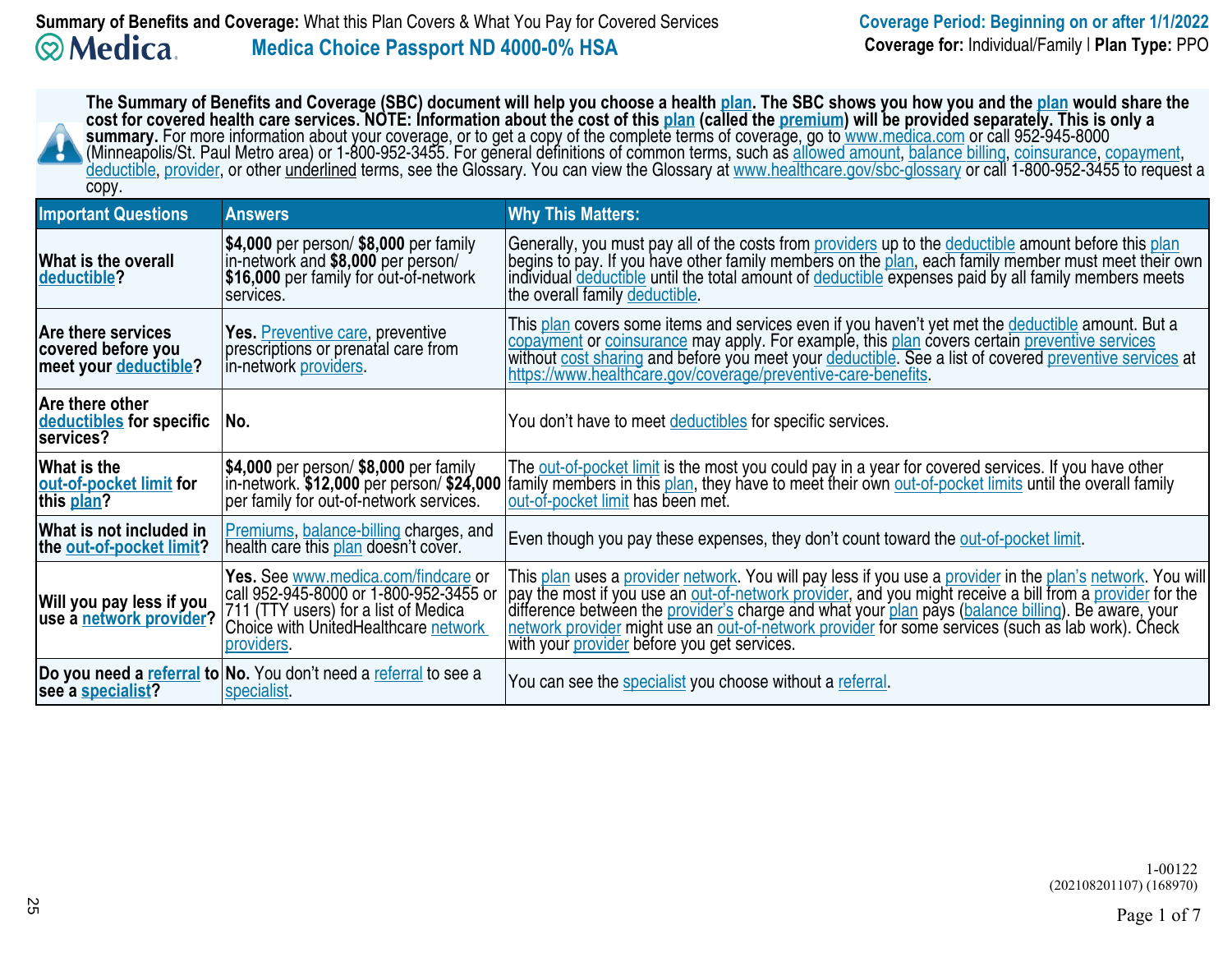All <u>copayment</u> and <u>coinsurance</u> costs shown in this chart are after your <u>deductible</u> has been met, if a <u>deductible</u> applies.

|                                                           |                                                       | <b>What You Will Pay</b>                                                                                                                                             |                                                                                                                                                               |                                                                                                                                                                                                                                    |  |
|-----------------------------------------------------------|-------------------------------------------------------|----------------------------------------------------------------------------------------------------------------------------------------------------------------------|---------------------------------------------------------------------------------------------------------------------------------------------------------------|------------------------------------------------------------------------------------------------------------------------------------------------------------------------------------------------------------------------------------|--|
| <b>Common Medical Event</b>                               | <b>Services You May</b><br>Need                       | <b>In-Network</b><br><b>Provider</b><br>(You will pay the least)                                                                                                     | <b>Out-of-Network</b><br><b>Provider</b><br>(You will pay the most)                                                                                           | <b>Limitations, Exceptions &amp; Other Important Information</b>                                                                                                                                                                   |  |
| If you visit a health care provider's<br>office or clinic | Primary care visit to<br>treat an injury or illness   | <b>Primary care: <math>0\%</math></b><br>coinsurance<br><b>Chiropractic: 0%</b><br>coinsurance<br><b>Retail Health: 0%</b><br>coinsurance<br>Virtual: 0% coinsurance | <b>Primary care: 20%</b><br>coinsurance<br><b>Chiropractic: 20%</b><br>coinsurance<br><b>Retail Health: 20%</b><br>coinsurance<br>Virtual: 20%<br>coinsurance | Limited to 15 visits per member, per year for out-of-network<br>chiropractic care.                                                                                                                                                 |  |
|                                                           | <b>Specialist visit</b>                               | 0% coinsurance                                                                                                                                                       | 20% coinsurance                                                                                                                                               | ---none---                                                                                                                                                                                                                         |  |
|                                                           | <b>Preventive care/</b><br>screening/<br>immunization | No charge. Deductible<br>does not apply.                                                                                                                             | 20% coinsurance                                                                                                                                               | You may have to pay for services that aren't preventive. Ask<br>your provider if the services needed are preventive. Then<br>check what your plan will pay for. Routine physicals and eye<br>exams are not covered out-of-network. |  |
| If you have a test                                        | Diagnostic test (x-ray,<br>blood work)                | Lab: 0% coinsurance<br>X-ray: 0% coinsurance                                                                                                                         | 20% coinsurance                                                                                                                                               | ---none---                                                                                                                                                                                                                         |  |
|                                                           | Imaging (CT/PET<br>scans, MRIs)                       | 0% coinsurance                                                                                                                                                       | 20% coinsurance                                                                                                                                               | ---none---                                                                                                                                                                                                                         |  |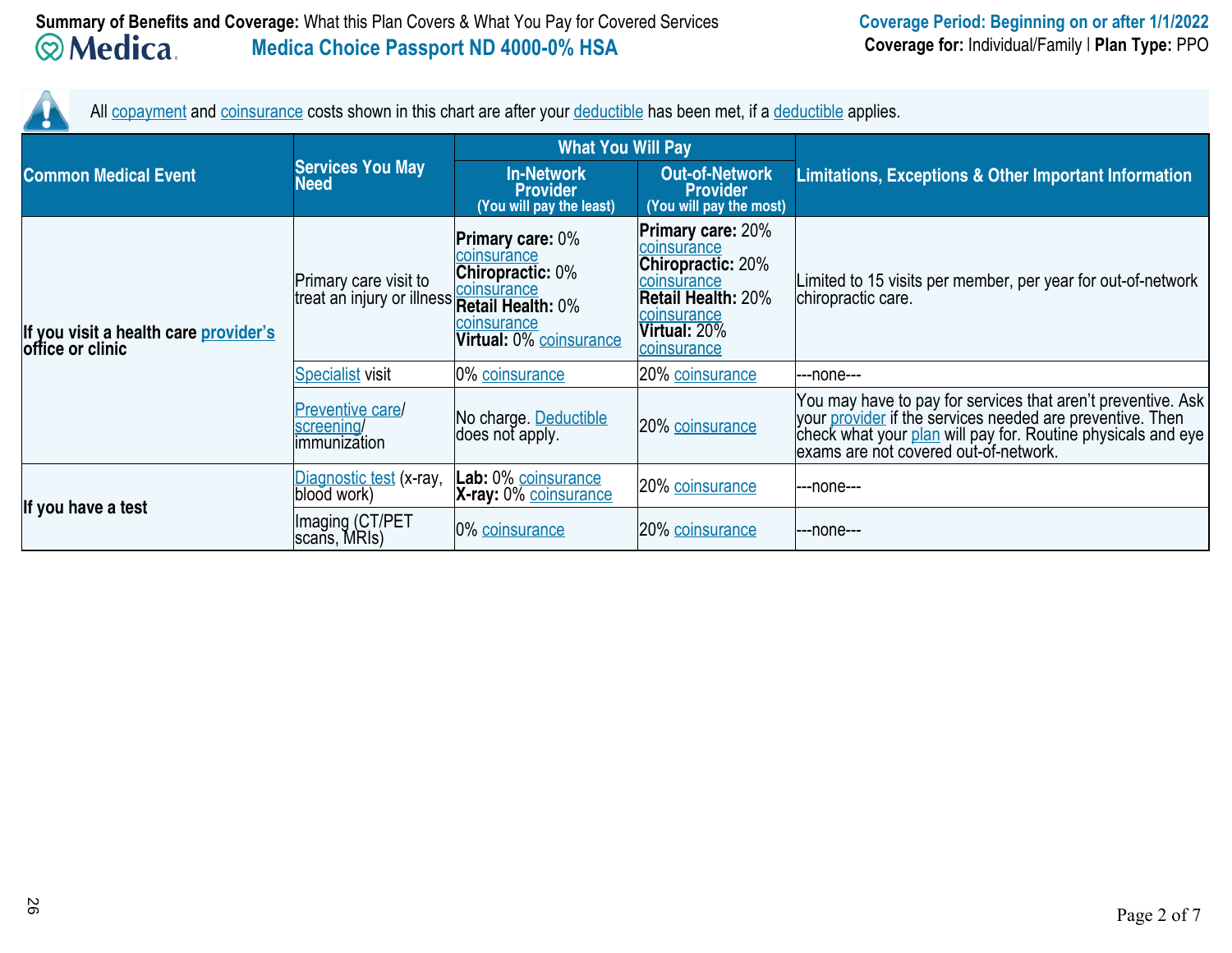|                                                                                                                                                                          |                                                                | <b>What You Will Pay</b>                                                                                                  |                                                                     |                                                                                                                                                                                                             |  |
|--------------------------------------------------------------------------------------------------------------------------------------------------------------------------|----------------------------------------------------------------|---------------------------------------------------------------------------------------------------------------------------|---------------------------------------------------------------------|-------------------------------------------------------------------------------------------------------------------------------------------------------------------------------------------------------------|--|
| <b>Common Medical Event</b>                                                                                                                                              | <b>Services You May</b><br><b>Need</b>                         | <b>In-Network</b><br><b>Provider</b><br>(You will pay the least)                                                          | <b>Out-of-Network</b><br><b>Provider</b><br>(You will pay the most) | Limitations, Exceptions & Other Important Information                                                                                                                                                       |  |
|                                                                                                                                                                          | Generic drugs                                                  | <b>Retail: 0% coinsurance</b><br>Mail order: 0%<br>coinsurance<br>Preventive: No charge.<br>Deductible does not<br>apply. | 20% coinsurance                                                     |                                                                                                                                                                                                             |  |
| If you need drugs<br>to treat your illness<br>or condítion<br><b>More information about</b><br>prescription drug coverage<br>is available at<br>www.medica.com/drugcost2 | Preferred brand drugs                                          | <b>Retail: 0% coinsurance</b><br>Mail order: 0%<br>coinsurance<br>Preventive: No charge.<br>Deductible does not<br>apply. | 20% coinsurance                                                     | Up to a 31-day supply/ retail or 93-day supply/ mail order<br>prescription. Mail order drugs not covered out-of-network.<br> Insulin: Your cost-share will not exceed \$25 per retail<br>prescription unit. |  |
|                                                                                                                                                                          | Non-preferred brand<br>∣drugṡ                                  | <b>Retail: 0% coinsurance</b><br>Mail order: 0%<br>coinsurance<br><b>Preventive: Benefit does</b><br>not apply.           | 20% coinsurance                                                     |                                                                                                                                                                                                             |  |
|                                                                                                                                                                          | <b>Specialty drugs</b>                                         | Preferred: 0%<br><b>coinsurance</b><br>Non-Preferred: 0%<br>coinsurance                                                   | Not covered                                                         | Up to a 31-day supply per prescription received from a<br>designated specialty pharmacy.                                                                                                                    |  |
| If you have outpatient surgery                                                                                                                                           | Facility fee (e.g.,<br>ambulatory surgery<br>center)           | 0% coinsurance                                                                                                            | 20% coinsurance                                                     | ---none---                                                                                                                                                                                                  |  |
|                                                                                                                                                                          | Physician/surgeon<br>tees                                      | 0% coinsurance                                                                                                            | 20% coinsurance                                                     | ---none---                                                                                                                                                                                                  |  |
|                                                                                                                                                                          | <b>Emergency room care</b>                                     | 0% coinsurance                                                                                                            | 0% coinsurance                                                      | In-network deductible and out-of-pocket applies.                                                                                                                                                            |  |
| If you need immediate medical<br><b>lattention</b>                                                                                                                       | <b>Emergency medical</b><br><u>Emorgonoy</u><br>transportation | 0% coinsurance                                                                                                            | 0% coinsurance                                                      | In-network deductible and out-of-pocket applies.                                                                                                                                                            |  |
|                                                                                                                                                                          | <b>Urgent care</b>                                             | 0% coinsurance                                                                                                            | 0% coinsurance                                                      | In-network deductible and out-of-pocket applies.                                                                                                                                                            |  |
| If you have a hospital stay                                                                                                                                              | Facility fee (e.g.,<br>hospital room)                          | 0% coinsurance                                                                                                            | 20% coinsurance                                                     | --none---                                                                                                                                                                                                   |  |
|                                                                                                                                                                          | Physician/surgeon<br>fees                                      | 0% coinsurance                                                                                                            | 20% coinsurance                                                     | ---none---                                                                                                                                                                                                  |  |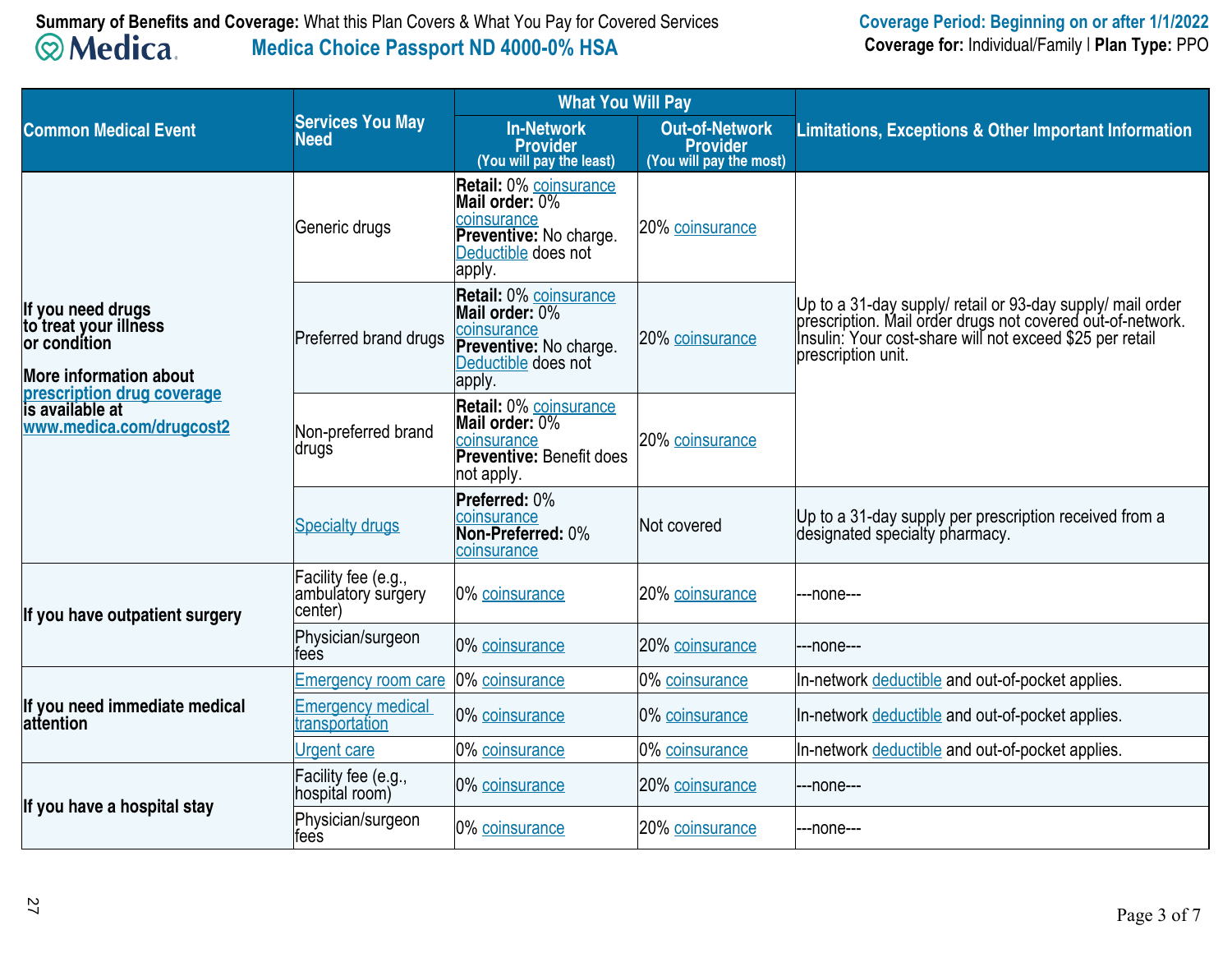# **Summary of Benefits and Coverage:** What this Plan Covers & What You Pay for Covered Services**Medica Choice Passport ND 4000-0% HSA**

|                                                                   | <b>Services You May</b><br><b>Need</b>       | <b>What You Will Pay</b>                                                                               |                                                                     |                                                                                                                                                                                                                                         |  |
|-------------------------------------------------------------------|----------------------------------------------|--------------------------------------------------------------------------------------------------------|---------------------------------------------------------------------|-----------------------------------------------------------------------------------------------------------------------------------------------------------------------------------------------------------------------------------------|--|
| <b>Common Medical Event</b>                                       |                                              | <b>In-Network</b><br><b>Provider</b><br>(You will pay the least)                                       | <b>Out-of-Network</b><br><b>Provider</b><br>(You will pay the most) | <b>Limitations, Exceptions &amp; Other Important Information</b>                                                                                                                                                                        |  |
| If you need mental health,<br>behavioral health, or substance     | <b>Outpatient services</b>                   | 0% coinsurance                                                                                         | 20% coinsurance                                                     | ---none---                                                                                                                                                                                                                              |  |
| labuse services                                                   | Inpatient services                           | 0% coinsurance                                                                                         | 20% coinsurance                                                     | ---none---                                                                                                                                                                                                                              |  |
| If you are pregnant                                               | <b>Office visits</b>                         | <b>Prenatal care:</b> No charge.<br>Deductible does not<br>apply.<br>Postnatal care: 0%<br>coinsurance | 20% coinsurance                                                     | Cost sharing does not apply to in-network preventive<br>services. Depending on the type of services, a copayment,<br>coinsurance or deductible may apply. Maternity care may<br>include tests and services described elsewhere in the S |  |
|                                                                   | Childbirth/delivery<br>professional services | 0% coinsurance                                                                                         | 20% coinsurance                                                     | (i.e. certain ultrasounds.)                                                                                                                                                                                                             |  |
|                                                                   | Childbirth/delivery<br>facility services     | 0% coinsurance                                                                                         | 20% coinsurance                                                     |                                                                                                                                                                                                                                         |  |
| If you need help recovering or have<br>other special health needs | Home health care                             | 0% coinsurance                                                                                         | 20% coinsurance                                                     | 120 visits in-network and 60 visits out-of-network, per<br>member per year.                                                                                                                                                             |  |
|                                                                   | Rehabilitation services 0% coinsurance       |                                                                                                        | 20% coinsurance                                                     | Physical and occupational therapy combined limited to 20<br>visits out-of-network per member per year. Out-of-network<br>speech therapy is limited to 20 visits per member per year.                                                    |  |
|                                                                   | <b>Habilitation services</b>                 | 0% coinsurance                                                                                         | 20% coinsurance                                                     | Physical and occupational therapy combined limited to 20<br>visits out-of-network per member per year. Out-of-network<br>speech therapy is limited to 20 visits per member per year.                                                    |  |
|                                                                   | <b>Skilled nursing care</b>                  | 0% coinsurance                                                                                         | 20% coinsurance                                                     | 120 day limit combined in and out-of-network per member<br>per year.                                                                                                                                                                    |  |
|                                                                   | <b>Durable medical</b><br>equipment          | 0% coinsurance                                                                                         | 20% coinsurance                                                     | ---none---                                                                                                                                                                                                                              |  |
|                                                                   | <b>Hospice services</b>                      | 0% coinsurance                                                                                         | 20% coinsurance                                                     | ---none---                                                                                                                                                                                                                              |  |
|                                                                   | Children's eye exam                          | No charge. Deductible<br>does not apply.                                                               | Not covered                                                         | ---none---                                                                                                                                                                                                                              |  |
| If your child needs dental<br>or eye care                         | Children's glasses                           | Not covered                                                                                            | Not covered                                                         | Glasses are not covered by the plan.                                                                                                                                                                                                    |  |
|                                                                   | Children's dental<br>check-up                | Not covered                                                                                            | Not covered                                                         | Dental check-ups are not covered by the plan.                                                                                                                                                                                           |  |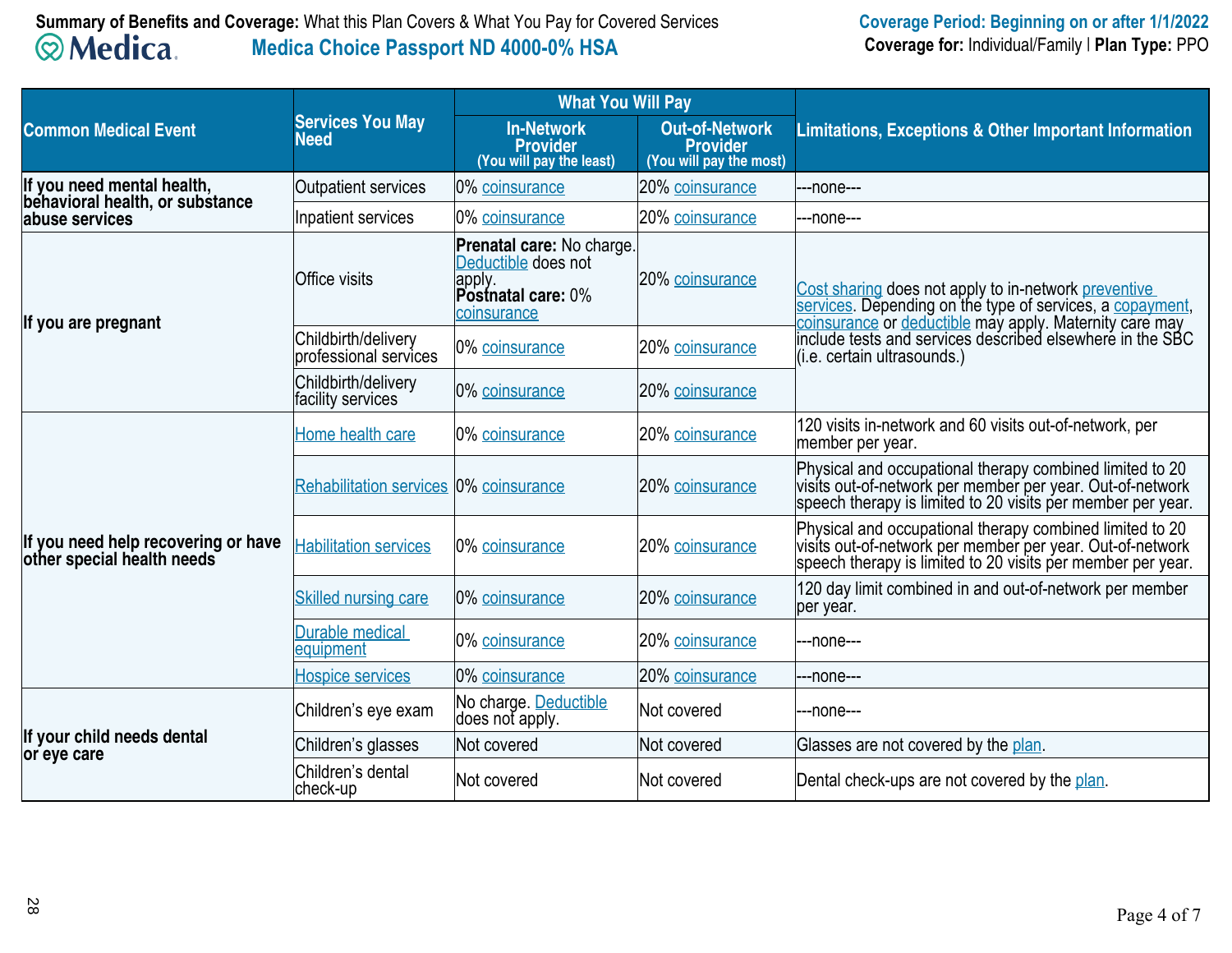# **Excluded Services & Other Covered Services:**

| Acupuncture exceeding 15 visits per member<br>per year for in-network and out-of-network<br>acupuncture services combined.<br>Chiropractic care exceeding 15 visits per<br>member per year out-of-network.<br>Cosmetic surgery<br>Dental care (Adult) | • Dental check-up<br>• Glasses<br>• Hearing aids except for members 18 years of<br>age and younger for hearing loss due to<br>functional congenital malformation of the ears<br>that is not correctable by other covered<br>procedures; coverage is limited to one hearing<br>aid per ear every three years. | Long-term care<br>Private-duty nursing<br>Routine foot care except for specified conditions<br>Weight loss programs |  |  |  |
|-------------------------------------------------------------------------------------------------------------------------------------------------------------------------------------------------------------------------------------------------------|--------------------------------------------------------------------------------------------------------------------------------------------------------------------------------------------------------------------------------------------------------------------------------------------------------------|---------------------------------------------------------------------------------------------------------------------|--|--|--|
| Other Covered Services (Limitations may apply to these services. This isn't a complete list. Please see your plan document.)                                                                                                                          |                                                                                                                                                                                                                                                                                                              |                                                                                                                     |  |  |  |

 $\bullet$ 

- Non-emergency care when traveling outside the U.S.
- Routine eye care (Adult)

Bariatric surgery Infertility treatment limited to \$5,000 medical/ \$3,000 pharmacy per year.  $\bullet$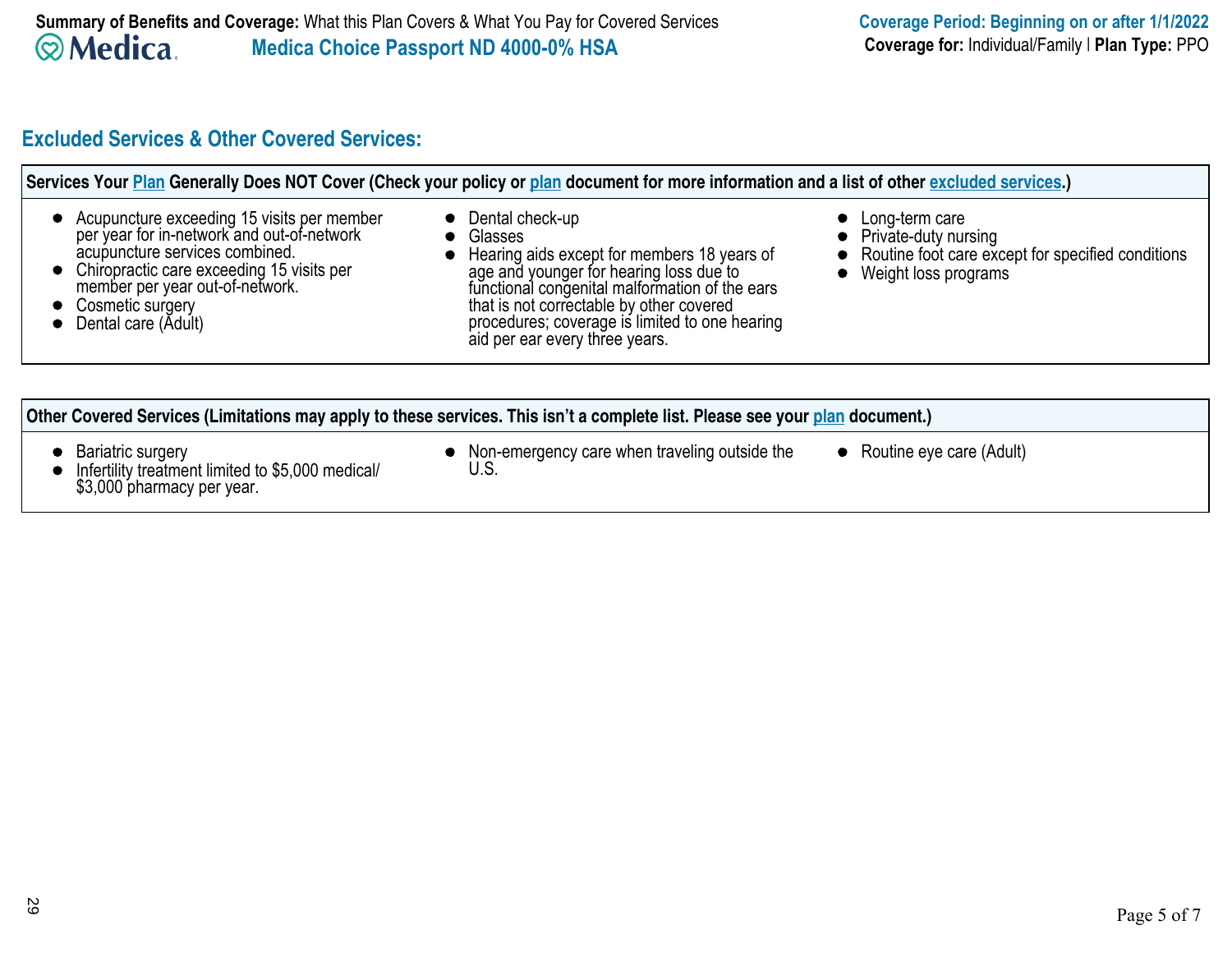**Your Rights to Continue Coverage:**<br>There are agencies that can help if you want to continue your coverage after it ends. The contact information for those agencies is: Medica at 1-800-952-3455 or for group<br>health coverage other group health coverage, Department of Health and Human Services, Center for Consumer Information and Insurance Oversight, at 1-877-267-2323 x61565 or www.cciio.cms.gov. Other coverage options may be available to you too, including buying individual insurance coverage through the Health Insurance Marketplace. For more information about the Marketplace, visit www.HealthCare.gov or call 1-800-318-2596.

## **Your Grievance and Appeals Rights:**

There are agencies that can help if you have a complaint against your <u>plan</u> for a denial of a <u>claim</u>. This complaint is called a <u>grievance</u> or <u>appeal</u>. For more information about<br>your rights, look at the explanation of or a <u>grievance</u> for any reason to your <u>plan</u>. For more information about your rights, this notice, or assistance, contact: for group health coverage subject to ERISA, Department<br>of Labor's Employee Benefits Security Admi

# **Does this Plan Provide Minimum Essential Coverage? Yes**

<u>Minimum Essential Coverage</u> generally includes <u>plans, health insurance</u> available through the <u>Marketplace</u> or other individual market policies, Medicare, Medicaid, CHIP,<br>TRICARE, and certain other coverage. If you are e

# **Does this Plan Meet the Minimum Value Standard? Yes**

If your <u>plan</u> doesn't meet the <u>Minimum Value Standards</u>, you may be eligible for a <u>premium tax credit</u> to help you pay for a <u>plan</u> through the <u>Marketplace</u>.

# **Language Access Services:**

Spanish (Español): Para obtener asistencia en Español, llame al 800-952-3455. Tagalog (Tagalog): Kung kailangan ninyo ang tulong sa Tagalog tumawag sa 800-952-3455. Chinese (中文): 如果需要中文的帮助, 请拨打这个号码800-952-3455. Navajo (Dine): Dinek'ehgo shika at'ohwol ninisingo, kwiijigo holne' 800-952-3455.

 *---------------------- To see examples of how this plan might cover costs for a sample medical situation, see the next section. ----------------------*